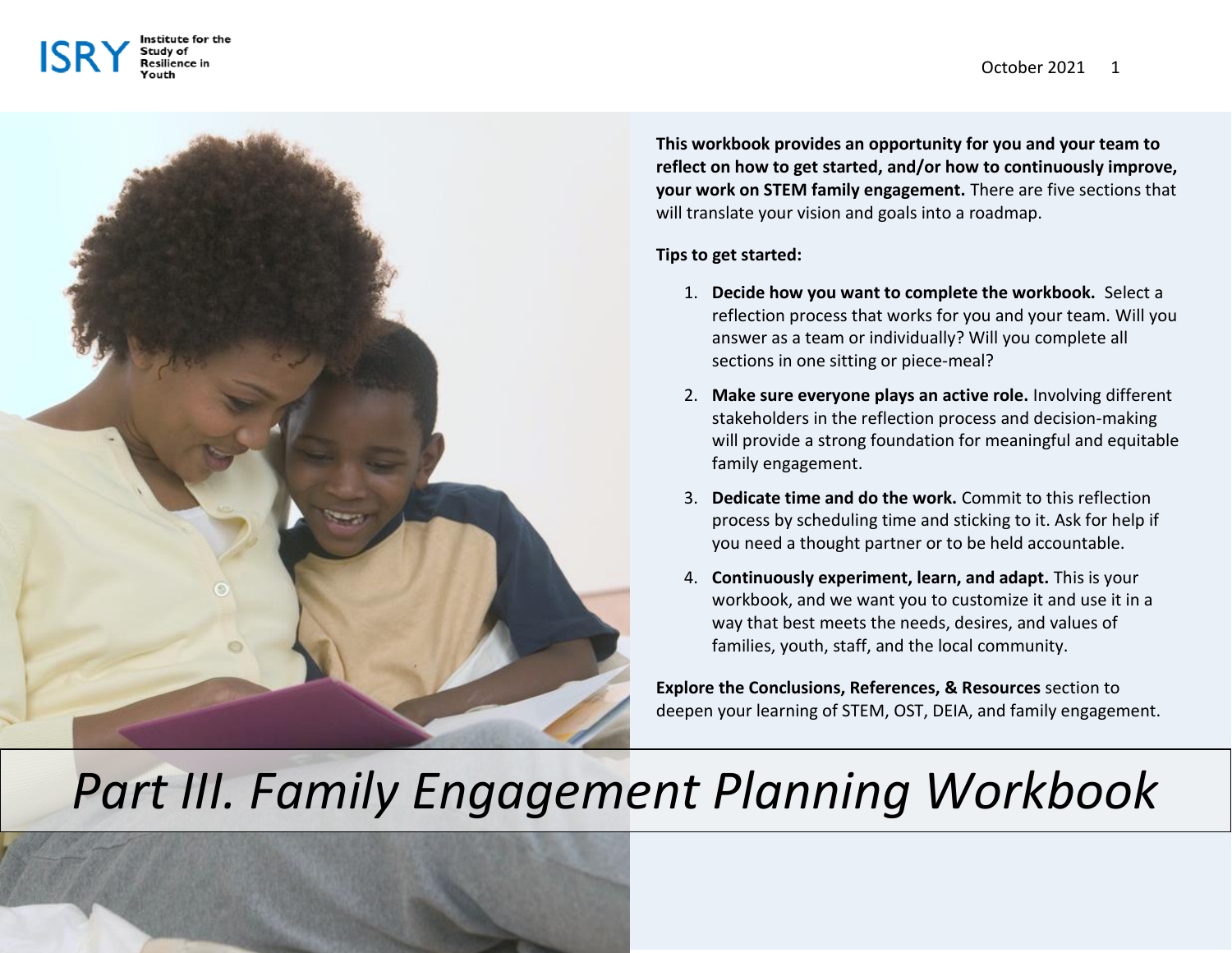

## *Building a Team*

STEM family engagement is hard work and it takes a community to support STEM learning. When building your STEM family engagement team, consider how you can include many diverse voices to shape your STEM programming, especially families, youth, and program staff.

**Use the table below to reflect on who is (or should be) on your STEM family engagement team**. What interests, experiences, knowledge, skills, and/or resources does each team member have? Based on your answers, think about what role each individual can play to support STEM family engagement efforts, as well as who you can invite to join the team to round out your efforts.

| <b>Stakeholder</b>                                                                       | Name(s)       | <b>Experiences and Assets</b>                                     |  |  |
|------------------------------------------------------------------------------------------|---------------|-------------------------------------------------------------------|--|--|
| (Relation to Program)                                                                    | (First, Last) | (What does each team member bring to the family engagement work?) |  |  |
| <b>Program Administrators</b><br>(e.g., Directors, managers)                             |               |                                                                   |  |  |
| <b>Program Staff</b><br>(e.g., Coordinators, educators)                                  |               |                                                                   |  |  |
| <b>Family Members</b><br>(e.g., Parents, grandparents,<br>siblings, aunts/uncles, etc.)  |               |                                                                   |  |  |
| Youth<br>(e.g., current, future, or past<br>program participants)                        |               |                                                                   |  |  |
| <b>Community Partners</b><br>(e.g., schools, museums, STEM<br>professionals, nonprofits) |               |                                                                   |  |  |

Explore **[Digital Youth Divas' resources](http://digitalyouthnetwork.org/divas/dyd-can/)** on the many ways in which families act as partners in youth learning.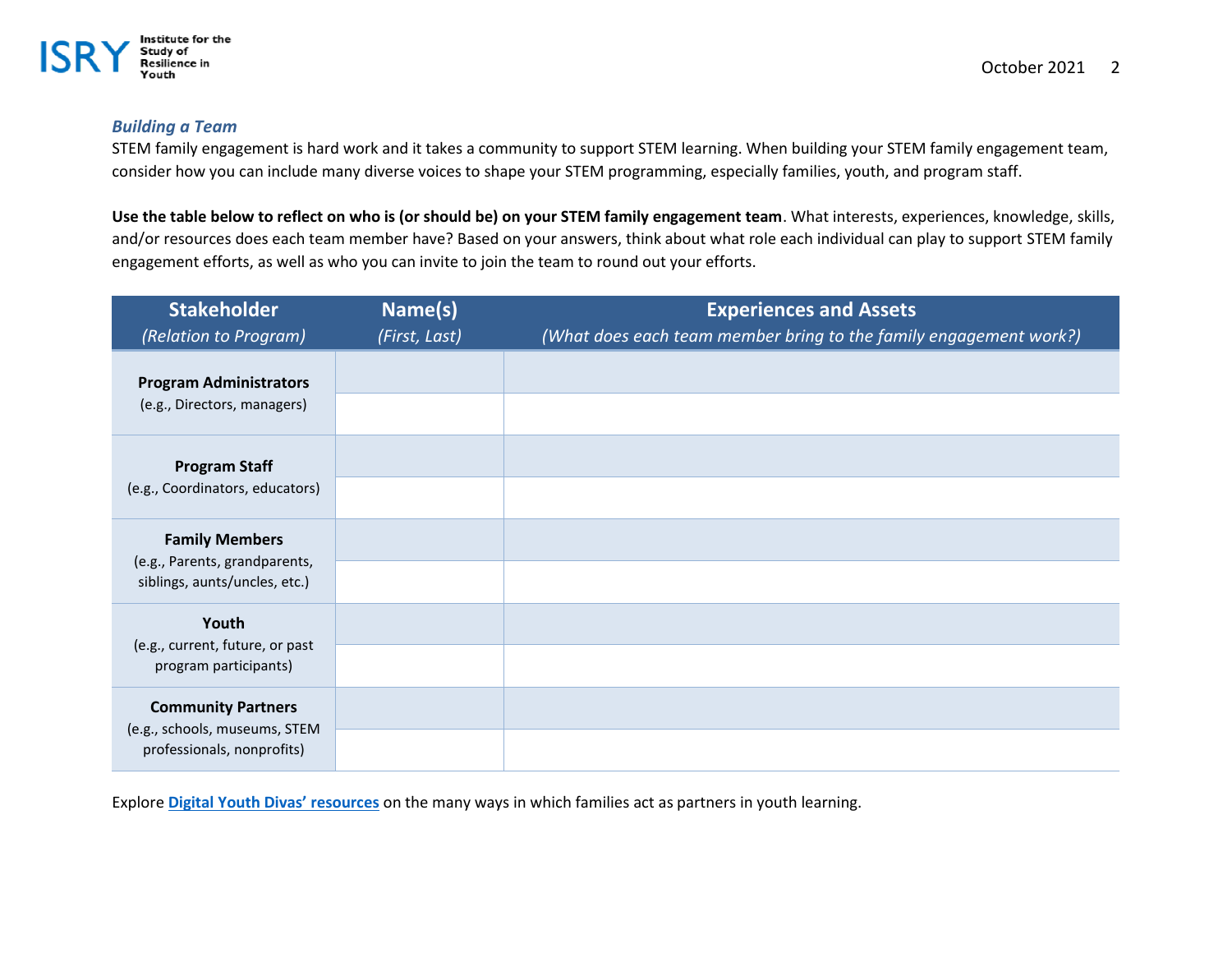

# *Crafting a Vision*

Crafting a vision for the future of STEM family engagement is another essential step needed to map where your program is starting and where it wants to go. Reflect on what you think the most meaningful and equitable STEM family engagement "looks like" and why it will matter.

**Use the table below to reflect on your experiences with STEM family engagement and your hopes for future STEM family engagement efforts.**  If you are new to STEM or family engagement, think about any time in your life that that you engaged in learning with a family member.

| <b>Questions</b>                                                                                                                                                                                                                          | <b>Reflections</b> |
|-------------------------------------------------------------------------------------------------------------------------------------------------------------------------------------------------------------------------------------------|--------------------|
| What is the most memorable experience you have<br>had with family engagement?<br>(It can be positive or negative, and inside or outside<br>the context of STEM learning)                                                                  |                    |
| What will help create a more inclusive culture for<br>youth, families, and staff? What factors could<br>create a less inclusive culture?<br>(You might consider mindsets, attitudes, biases,<br>practices, systems, and more).            |                    |
| If you were to observe the most meaningful and<br>equitable STEM family engagement in your<br>program, what would it look like? Sound like?<br>(Why does it matter, and what needs to change to<br>make this a reality for your program?) |                    |

Consider this [Equity-Centered Community Design Field Guide](https://www.creativereactionlab.com/store/p/field-guide-equity-centered-community-design) to make sure your design values diversity and centers equity and inclusion.

Explore the [Global Family Research Project's report](https://globalfrp.org/content/download/419/3823/file/GFRP_Family%20Engagement%20Carnegie%20Report.pdf) on generating a bold vision for family engagement.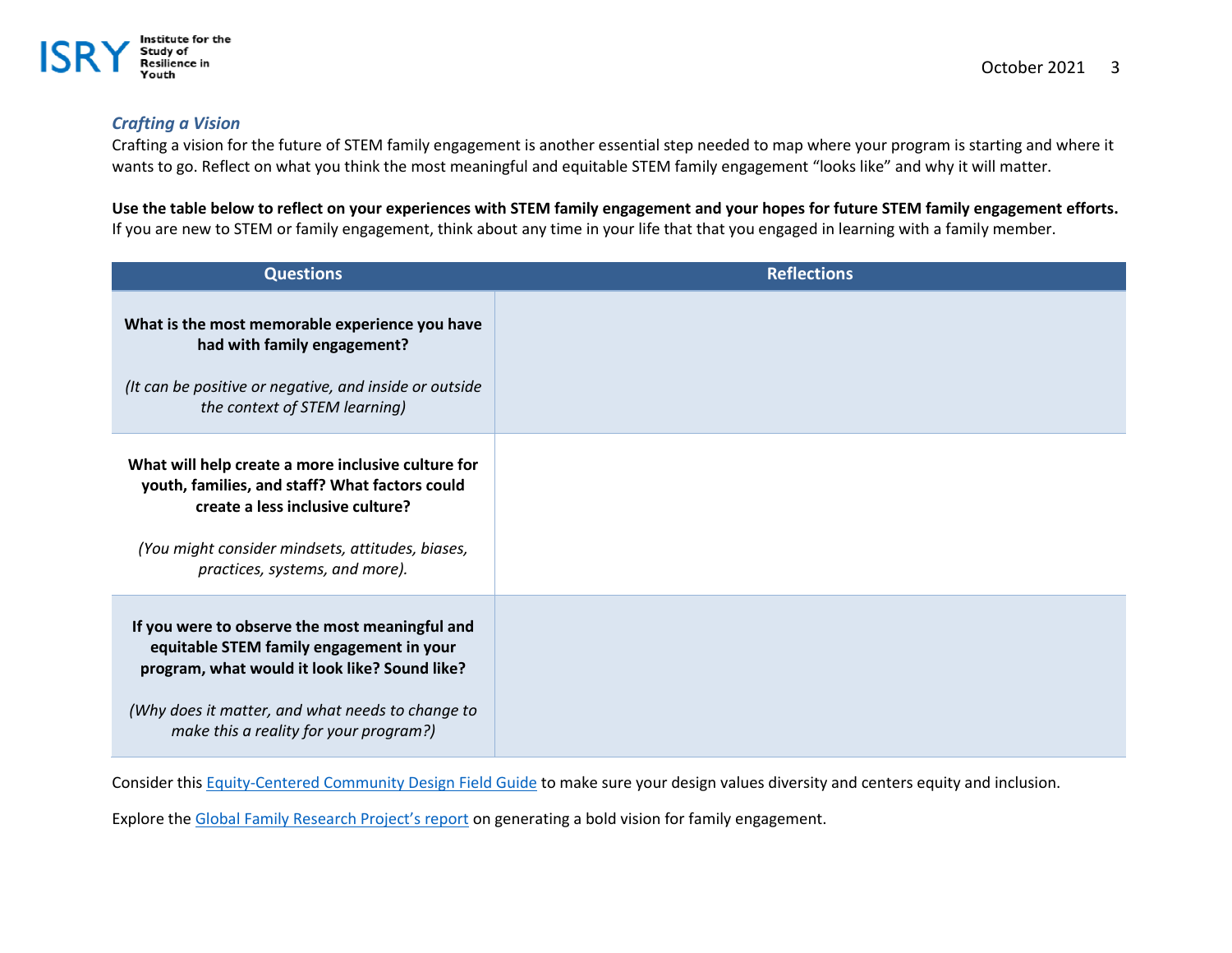

## *Identifying Strengths & Barriers*

Inspiration behind STEM family engagement efforts can come from both a program's success stories and the challenges it is trying to address. Consider your strengths and how they may be leveraged to address barriers, which may be at the program level (e.g., program timing, transportation to the site) and/or at the community/system level (e.g., inequitable access to technology, stereotypes about STEM).

**Use the table below to map your strengths and barriers along the four domains of the CARE framework.** Take time to celebrate the team's accomplishments and try to break down barriers into smaller pieces. Think about what partners/resources can help the team address barriers.

| <b>CARE DOMAIN</b><br>(See guide, above)                                                                                  | <b>STRENGTHS</b><br>(In what ways are staff, families, and youth already<br>implementing practices within CARE?) | <b>BARRIERS</b><br>(What barriers will make it more challenging to accomplish<br>practices within CARE?) |
|---------------------------------------------------------------------------------------------------------------------------|------------------------------------------------------------------------------------------------------------------|----------------------------------------------------------------------------------------------------------|
| <b>CONNECT: Build positive relationships</b><br>by fostering a diverse, inclusive, and<br>collaborative community.        |                                                                                                                  |                                                                                                          |
| <b>ACT</b> : Engage youth, families, and staff in<br>hands-on STEM activities to foster a<br>growth mindset.              |                                                                                                                  |                                                                                                          |
| <b>REFLECT:</b> Use reflective practices to<br>improve learning and deepen awareness<br>among youth, families, and staff. |                                                                                                                  |                                                                                                          |
| <b>EMPOWER: Inspire youth, families, and</b><br>staff to shape STEM experiences and<br>pursue STEM learning and careers.  |                                                                                                                  |                                                                                                          |

Explore this **[Connected Science Learning article](https://www.nsta.org/connected-science-learning/connected-science-learning-october-december-2020/creating-pathways)** on overcoming challenges and creating pathways for equity in STEM.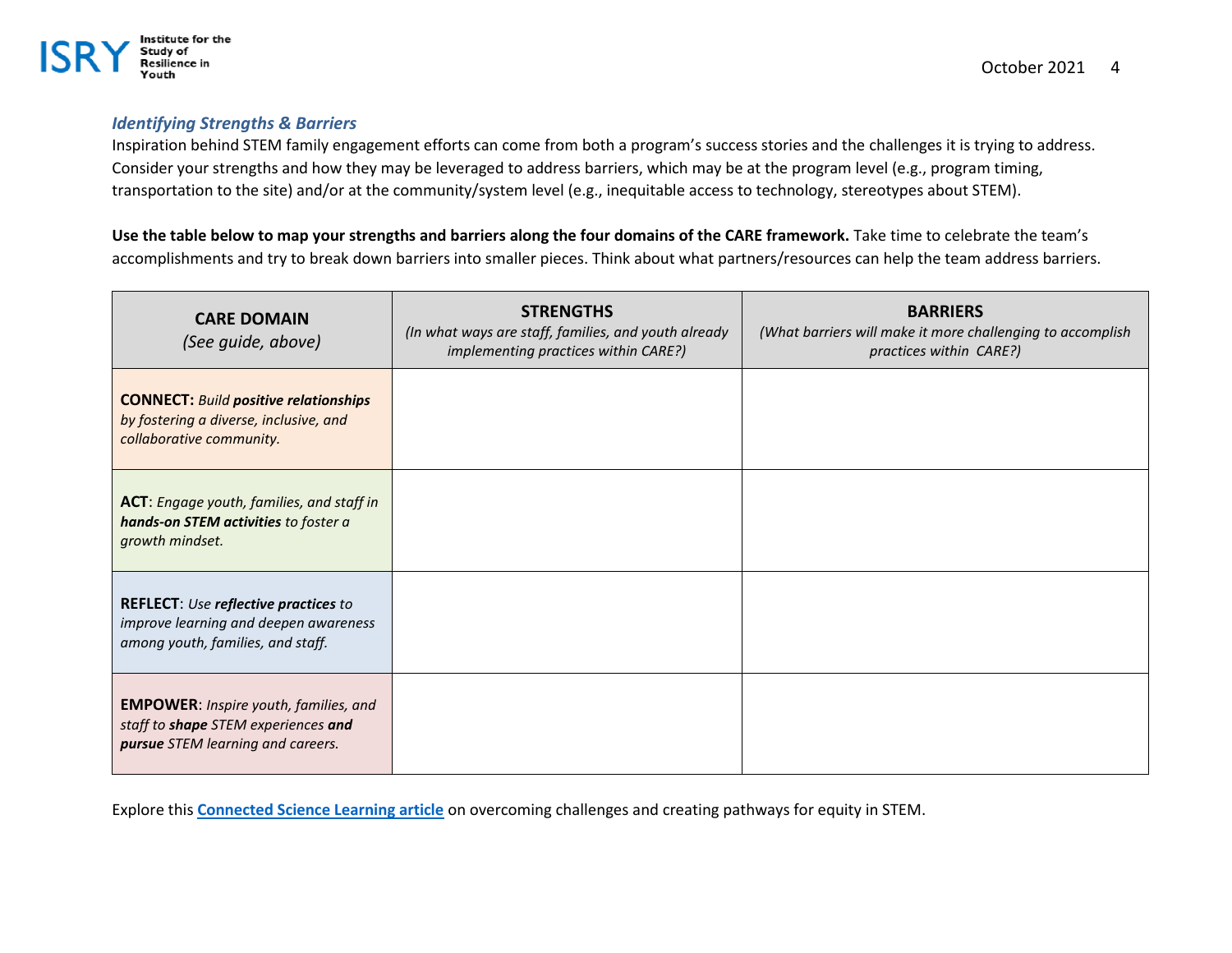

## *Setting Goals & Priorities*

Institute for the Study of **Resilience in** fouth

To ensure STEM family engagement efforts are effective and long-lasting, it is important to set clear and achievable goals. Use your workbook learnings to identify and prioritize the goals that will help you launch or improve your program's STEM family engagement efforts. Compare each team member's goals and collectively decide immediate priorities, identify next steps, and assign roles to move forward.

**Using the table below, share your top three goals for family engagement in STEM***.* Describe the what (what you hope the team achieves), the why (the importance of the goal), and the which (the CARE domain or attribute this goal fits within). Methods to achieve your goals including the how (strategies), the when (timeline), and the who (involved team members) will be addressed in the next section.

| <b>Goal #1: First Highest Priority</b>  |
|-----------------------------------------|
| Goal (What?) -                          |
| <b>Importance (Why?) -</b>              |
| <b>CARE Domain/Attribute (Which?) -</b> |
|                                         |
| <b>Goal #2: Second Highest Priority</b> |
| Goal (What?) -                          |
| <b>Importance (Why?) -</b>              |
| <b>CARE Domain/Attribute (Which?) -</b> |

*Goal #3: Third Highest Priority*

*Goal (What?) -*

*Importance (Why?) -*

*CARE Domain/Attribute (Which?) -*

Explore the **[STEM Next Opportunity Fund's Case Study](https://stemnext.org/wp-content/uploads/2019/03/Case-Study-Bay-Area-STEM-Ecosystem-Engages-Families.pdf)** on successes and lessons learned about family engagement in the Bay Area.